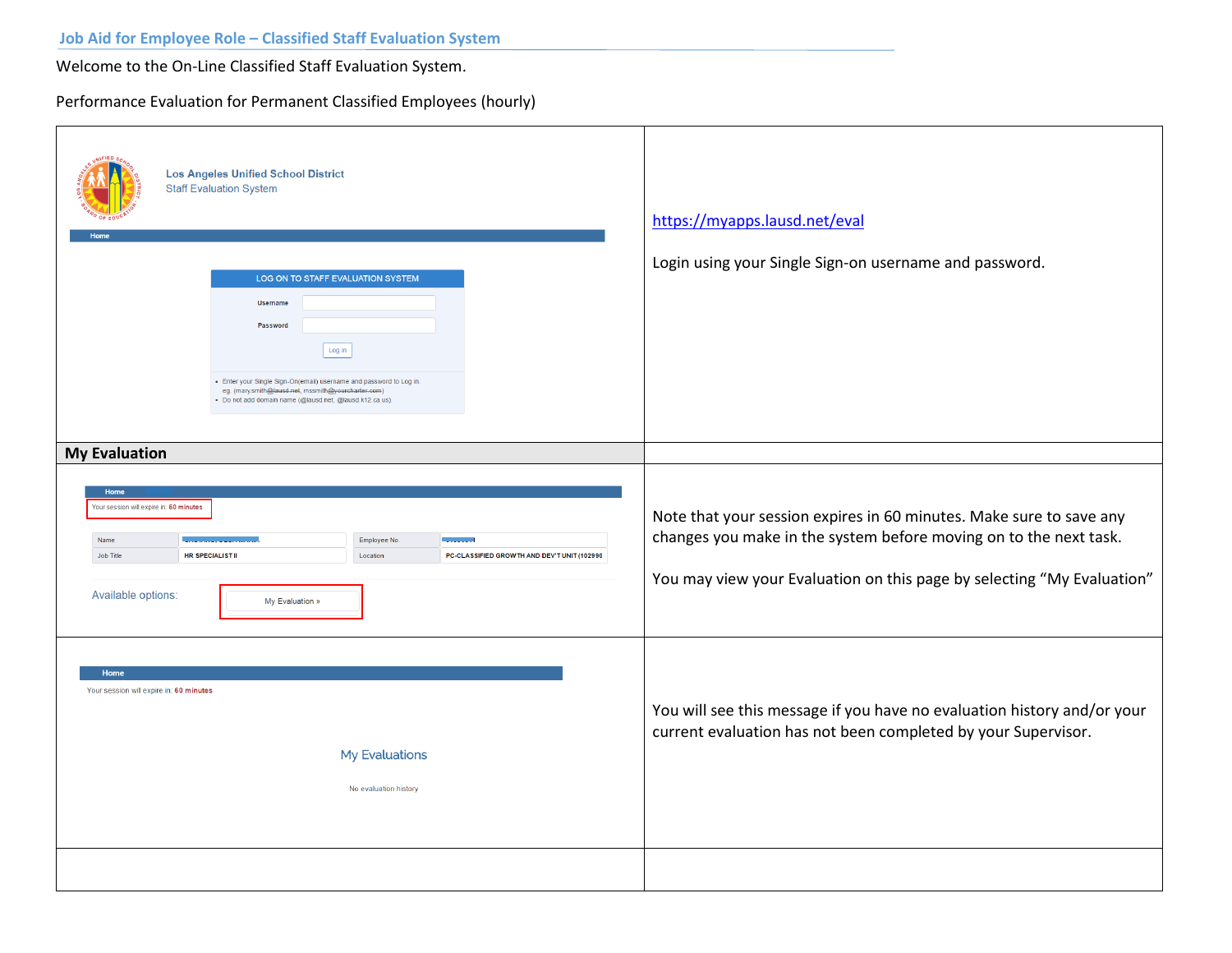| <b>Home</b><br>Your session will expire in: 60 minutes<br>My Evaluations<br>Annual 2015-2016<br>PROGRAM & POLICY DEV ADVSR, EMP PERF MGM<br>P PC-CLASSIFIED GROWTH AND DEV'T UNIT (1029901)<br>Annual 2016-2017<br>In progress<br>PROGRAM & POLICY DEV ADVSR, EMP PERF MGM<br>9 PC-CLASSIFIED GROWTH AND DEV'T UNIT (1029901)                                                                                                                                                                                                                                                                                                                                                                                                                                                                                                                                                                                                                                                                       | If you have an Evaluation History:<br>You will see your previous performance evaluations here.<br>$\bullet$<br>If your current performance evaluation has not been completed<br>$\bullet$<br>and released by your supervisor, it will show as "pending". |
|-----------------------------------------------------------------------------------------------------------------------------------------------------------------------------------------------------------------------------------------------------------------------------------------------------------------------------------------------------------------------------------------------------------------------------------------------------------------------------------------------------------------------------------------------------------------------------------------------------------------------------------------------------------------------------------------------------------------------------------------------------------------------------------------------------------------------------------------------------------------------------------------------------------------------------------------------------------------------------------------------------|----------------------------------------------------------------------------------------------------------------------------------------------------------------------------------------------------------------------------------------------------------|
| <b>Classified Administrator (Salaried)</b><br>Print<br>View instructions<br>PERSONNEL COMMISSION<br>PERFORMANCE EVALUATION FOR PERMANENT CLASSIFIED ADMINISTRATORS<br>School year<br>2015-2016<br>Employee No.<br>Name<br>Job Title<br>Location<br>PROGRAM & POLICY DEV ADVSR, EMP PERF MO<br>PC-CLASSIFIED GROWTH AND DEV'T UNIT (16<br>Evaluate the administrator's performance for the period covered as it relates to his/her effectiveness in the factors listed.<br>Write the number which corresponds to your evaluation on the line next to the factor utilizing the following scale:<br>0. Not Applicable (N/A) 1. Limited 2. Acceptable 3. Good 4. Strong 5. Exceptional<br>IV. ORGANIZATIONAL COMMUNICATIONS<br>I. BUDGET AND FINANCIAL MANAGEMENT<br>A. Maintained overall accountability for budget<br>A. Prepared or directed the preparation of<br>0. Not Applicable (N/A) +<br>0. Not Applicable (N/A) *<br>administration<br>accurate, comprehensive and timely written<br>reports | If your evaluation has been completed, you will receive an email and<br>you may view your evaluation and acknowledge it.<br>You may view the instructions by selecting "View Instructions"                                                               |
|                                                                                                                                                                                                                                                                                                                                                                                                                                                                                                                                                                                                                                                                                                                                                                                                                                                                                                                                                                                                     |                                                                                                                                                                                                                                                          |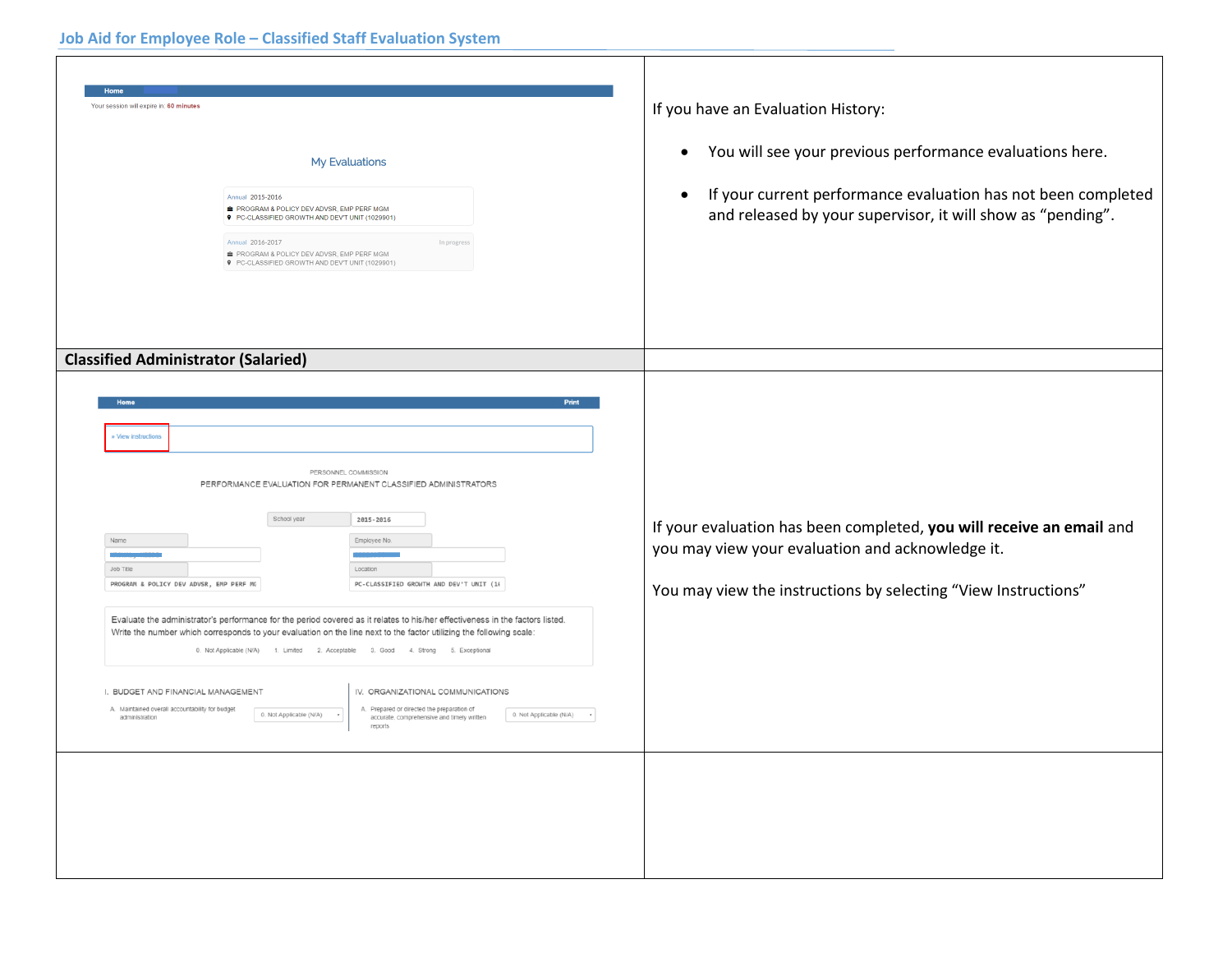## **Job Aid for Employee Role – Classified Staff Evaluation System**

| <b>ATTACHMENTS</b><br><b>Documents</b><br>Uploaded<br>Date<br>You may attach up to 5 files in Word and PDF formats only ( doc, docx, pdf). Each file<br>can be up to 2 megabytes (MB) in size.<br>Choose Files No file chosen<br>If you wish, you may provide your comment below<br>Signature of Evalui                                                                                                                                                                                                                                                                                                                                                                                                                                                                                                                                                                                                                                                                                                                                                                        | You may submit attachments in word or pdf if you wish.                                                     |
|--------------------------------------------------------------------------------------------------------------------------------------------------------------------------------------------------------------------------------------------------------------------------------------------------------------------------------------------------------------------------------------------------------------------------------------------------------------------------------------------------------------------------------------------------------------------------------------------------------------------------------------------------------------------------------------------------------------------------------------------------------------------------------------------------------------------------------------------------------------------------------------------------------------------------------------------------------------------------------------------------------------------------------------------------------------------------------|------------------------------------------------------------------------------------------------------------|
| rator's signature does not necessarily imply agreement with the                                                                                                                                                                                                                                                                                                                                                                                                                                                                                                                                                                                                                                                                                                                                                                                                                                                                                                                                                                                                                | You may provide your comments if your wish. Make sure to "Save your<br>comment."                           |
| Electronic Signature Agreement<br>By checking the "I Accept" checkbox, you are signing this Agreement electronically. You agree your elect<br>on this Agreement. By selecting "I Accept" using any device, means or action, you consent to the legally binding terms and conditions of this Agreement. You further agree that your<br>gnature on this document (hereafter referred to as your "E-Signature") is as valid as if you signed the document in writing. You also agree that no certification authority or other<br>third party verification is necessary to validate your E-Signature, and that the lack of such certification or thrid party verification will not in any way affect the enforceability of your E-<br>Signature or any resulting ag<br>ring your LAUSD email address in the signature box equates to your E-Signature and constitutes your agreement to be bound by the terms and conditions of this Agreement as<br>they exist on the date of your E-Signature on this form.<br><b>El Laccept</b><br>Please type in your full LAUSD email address | Then, check the box next to "I accept" to indicate that you accept the<br>electronic signature agreement.  |
|                                                                                                                                                                                                                                                                                                                                                                                                                                                                                                                                                                                                                                                                                                                                                                                                                                                                                                                                                                                                                                                                                | Type your Full LAUSD email address and click "I Acknowledge"                                               |
|                                                                                                                                                                                                                                                                                                                                                                                                                                                                                                                                                                                                                                                                                                                                                                                                                                                                                                                                                                                                                                                                                |                                                                                                            |
| <b>Classified Employee (Hourly)</b>                                                                                                                                                                                                                                                                                                                                                                                                                                                                                                                                                                                                                                                                                                                                                                                                                                                                                                                                                                                                                                            |                                                                                                            |
| <b>Print</b><br>Your session will expire in: 48 minutes<br>View instructions<br>PERSONNEL COMMISSION<br>PERFORMANCE EVALUATION FOR PERMANENT CLASSIFIED EMPLOYEES                                                                                                                                                                                                                                                                                                                                                                                                                                                                                                                                                                                                                                                                                                                                                                                                                                                                                                              | If your evaluation has been completed, you will receive an email and                                       |
| Evaluation Period<br>2015-2016                                                                                                                                                                                                                                                                                                                                                                                                                                                                                                                                                                                                                                                                                                                                                                                                                                                                                                                                                                                                                                                 | you may view your evaluation and acknowledge it.                                                           |
| Name<br>Employee No.                                                                                                                                                                                                                                                                                                                                                                                                                                                                                                                                                                                                                                                                                                                                                                                                                                                                                                                                                                                                                                                           | You may view the instructions by selecting "View Instructions"                                             |
| Location<br>Job Title<br>PC-CLASSIFIED GROWTH AND DEV'T UNIT (1)<br>HR SPECIALIST II                                                                                                                                                                                                                                                                                                                                                                                                                                                                                                                                                                                                                                                                                                                                                                                                                                                                                                                                                                                           | You can see the details of your attendance by selecting view for<br>"Protected" or "Unprotected" absences. |
| <b>Report from</b><br>ъ                                                                                                                                                                                                                                                                                                                                                                                                                                                                                                                                                                                                                                                                                                                                                                                                                                                                                                                                                                                                                                                        |                                                                                                            |